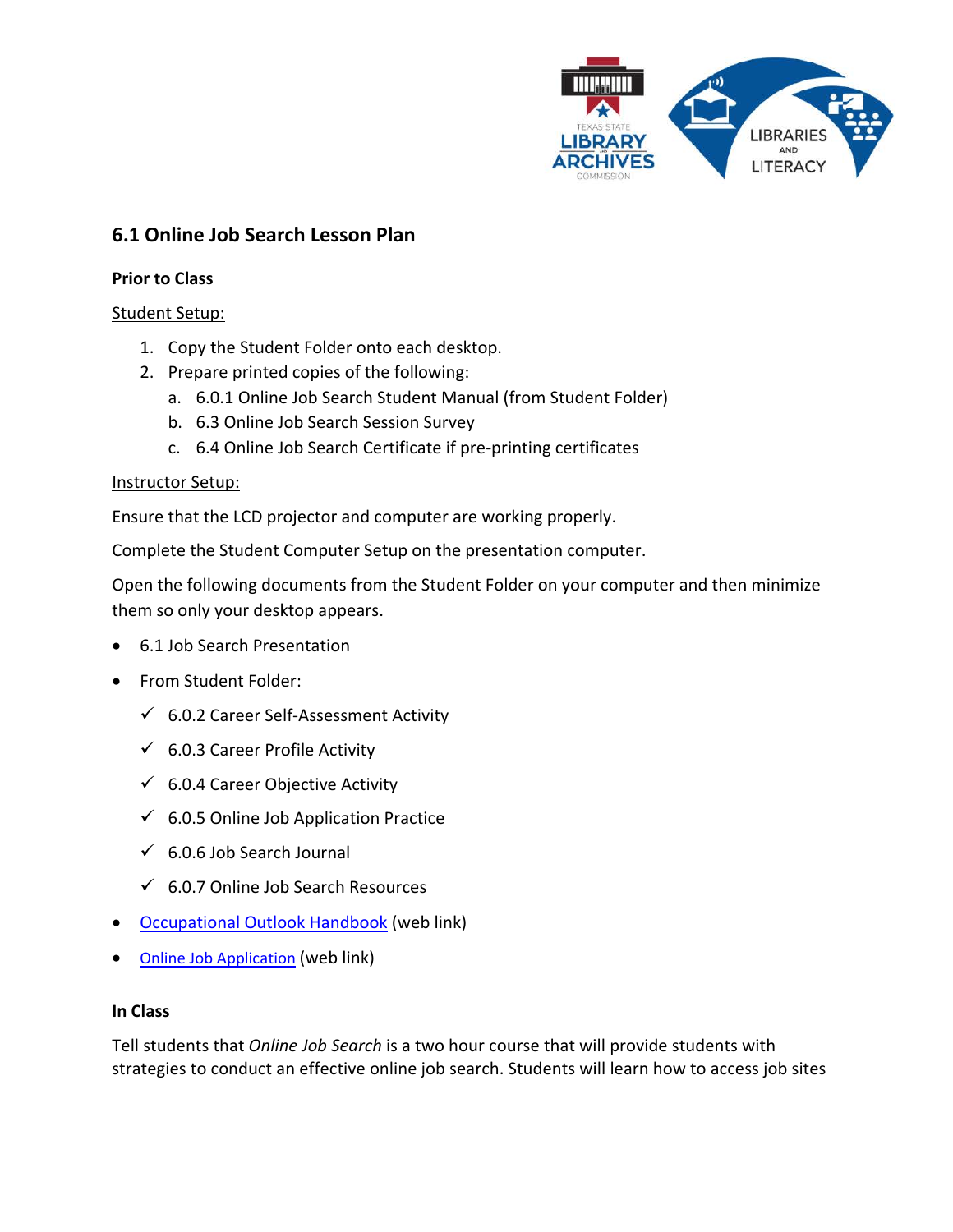on the web, use job search engines, and fill out online applications. The course also includes a self-evaluation of skills and tips on how to guard the jobseeker's privacy during the job search.

Complete introductions. Ask if any have prior experience. Explain that we will only be going over basics because this is an introductory course. Ask about their expectations… ie: "What do you *hope to learn today?"*

# **Instruction**:

Display the 6.2 Online Job Search Presentation on the screen. Students take notes in student handbook (dotted lines are provided in the handbook for this purpose) when necessary. ENCOURAGE students to stop you if they have any questions.

State & Display Objectives

- Identify the steps for an effective job search
- Evaluate career interests and abilities
- Research job market
- Discuss the impact of technology on the job search
- Evaluate job search engine strategies
- Complete sample online application

#### Present Slides

• Discussion

What are the reasons for a job search? (career change, laid off, returning to work, first-time worker)

How did you (or someone you know) get a job in the past?

How has the internet changed the job hunt process (jobs posted online, networking opportunities have expanded globally, more completion for jobs, email is a necessary communication tool)

- What does a modern job hunter need?
	- 1. Internet access
	- 2. Professional E-mail address
	- 3. Resume
	- 4. Organizational System (calendar, contact list, application log)
	- 5. TIME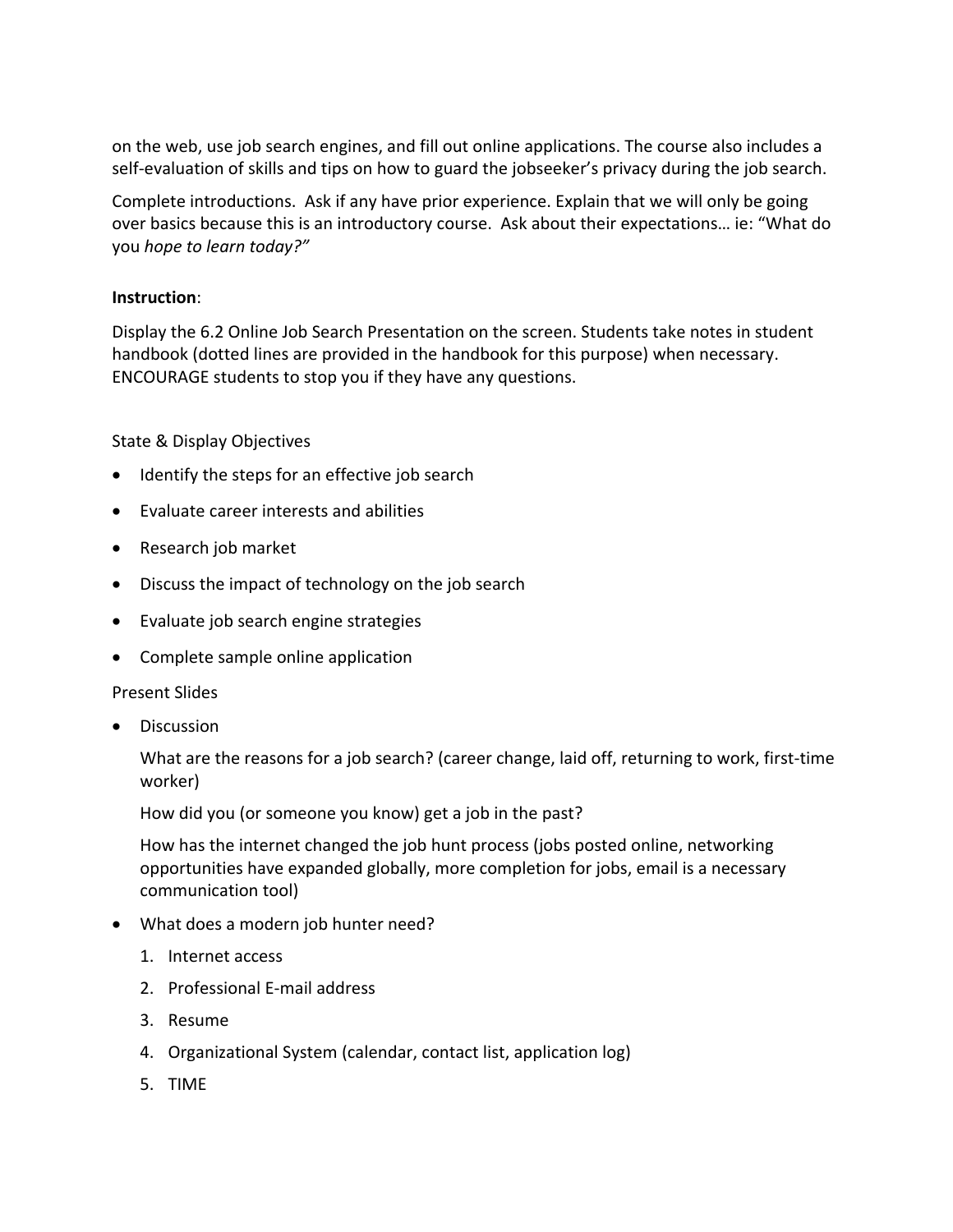# 6. Positive attitude

What is networking and why is it so important?

Networking means making connections with other people. Everyone already has a network:

- o Family
- o Friends
- o Church and social organizations
- o Recreational groups
- o Current and former co-workers o Former teachers and classmates
- Think about how to approach people in your network for help. Be prepared and have a goal in mind, but don't directly ask for a job. Be creative and reconnect with someone you haven't talked to in a long time. Consider HOW you contact someone in your network (email, phone, letter, etc.)
- Increasing the size of your network means more opportunities:
	- o Join professional organizations o Contact companies directly
	- o Staffing agencies o Volunteer/Intern
- The internet can expand your network all over the world:
	- o Social media (Facebook, LinkedIn)
	- o Personal blog/website/online portfolio
	- o Use e-mail for communication
	- o Browse and contribute to professional forums
- Be careful what you put online!
	- o Employers check sites like Facebook. Don't put anything embarrassing on your profile
	- o Create a professional email address. i.e. *yourname@gmail.com*
- Explain that students need to use their networks for every step of your job search.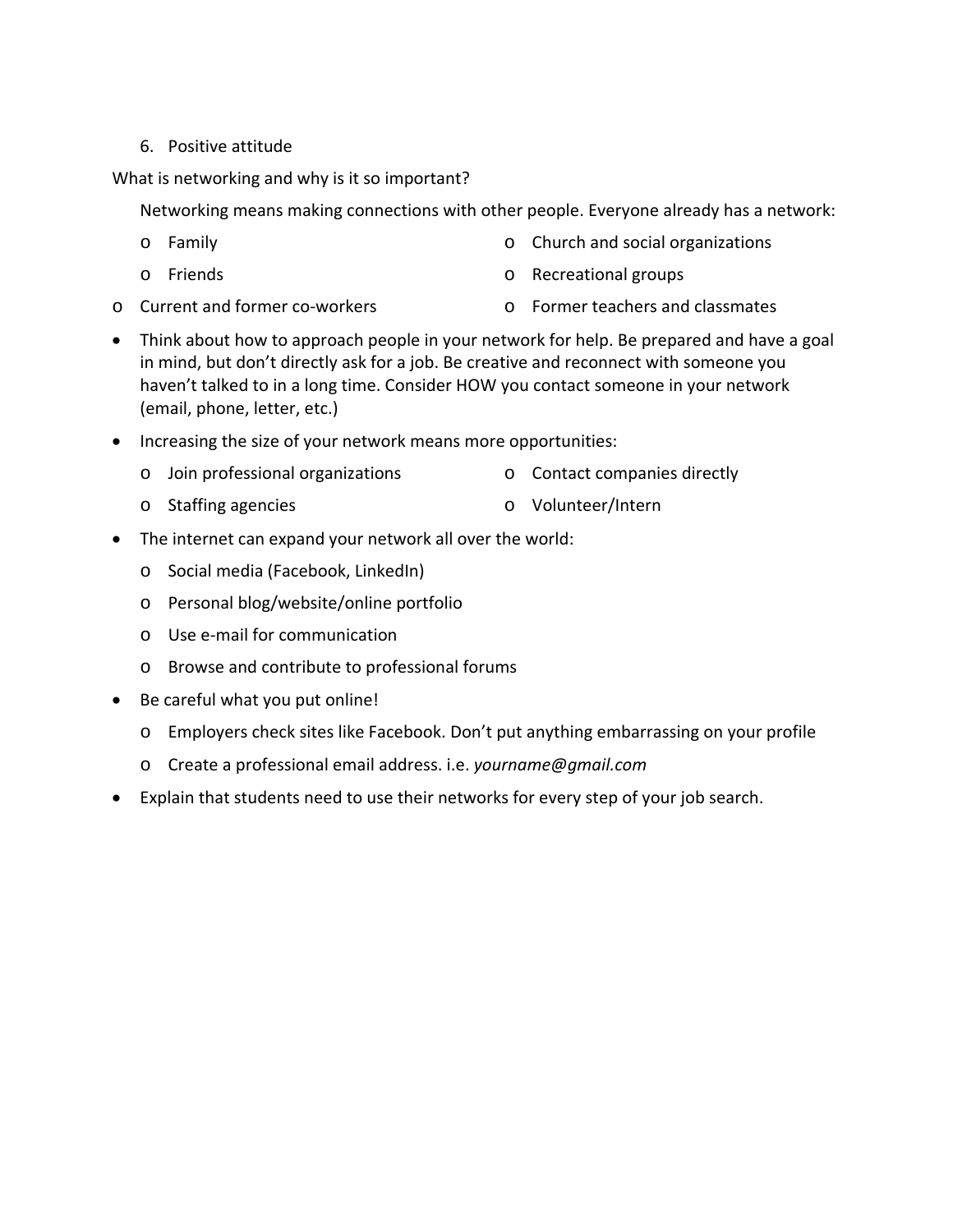Look at the job hunt steps in detail:

### 1. SELF ASSESSMENT Career Self Assessment Activity

o Skills

o Personality

- o Education
- o Financial needs
- o Interests
- o Values

Maximize the *6.0.2 Self-Assessment Activity* on the screen. Ask students to locate the file in their Student Folders and to open it. Go through the activity with students. Ensure that students understand the vocabulary used.

*Note: If working with students with lower level computer and literacy skills, you may want to print the document out and have students complete it in printed version. Then they can open up the file and type in their responses.* 

If students have access to a printer from their computers, have students print out their career self-assessment activity.

- 2. RESEARCH
	- Maximize th[e Occupational Outlook Handbook](http://www.bls.gov/ooh) web link on the screen.
	- Ask students to find *6.0.3 Career Profile Activity in* their student manual. *Tell students to LOOK at the activity but not to write anything down at this point.*
	- Choose an example occupation (i.e. dentist) and show students how to answer these career research questions:
		- What is the **state of the industry**?
		- **What kinds of positions are available?**
		- What are the working conditions/culture like (and do they match your own values)?
		- What are the educational requirements?
		- What is the typical salary?
	- Ask students to open their Internet browser and navigate to the <http://www.bls.gov/ooh>
	- Have students select a career to research.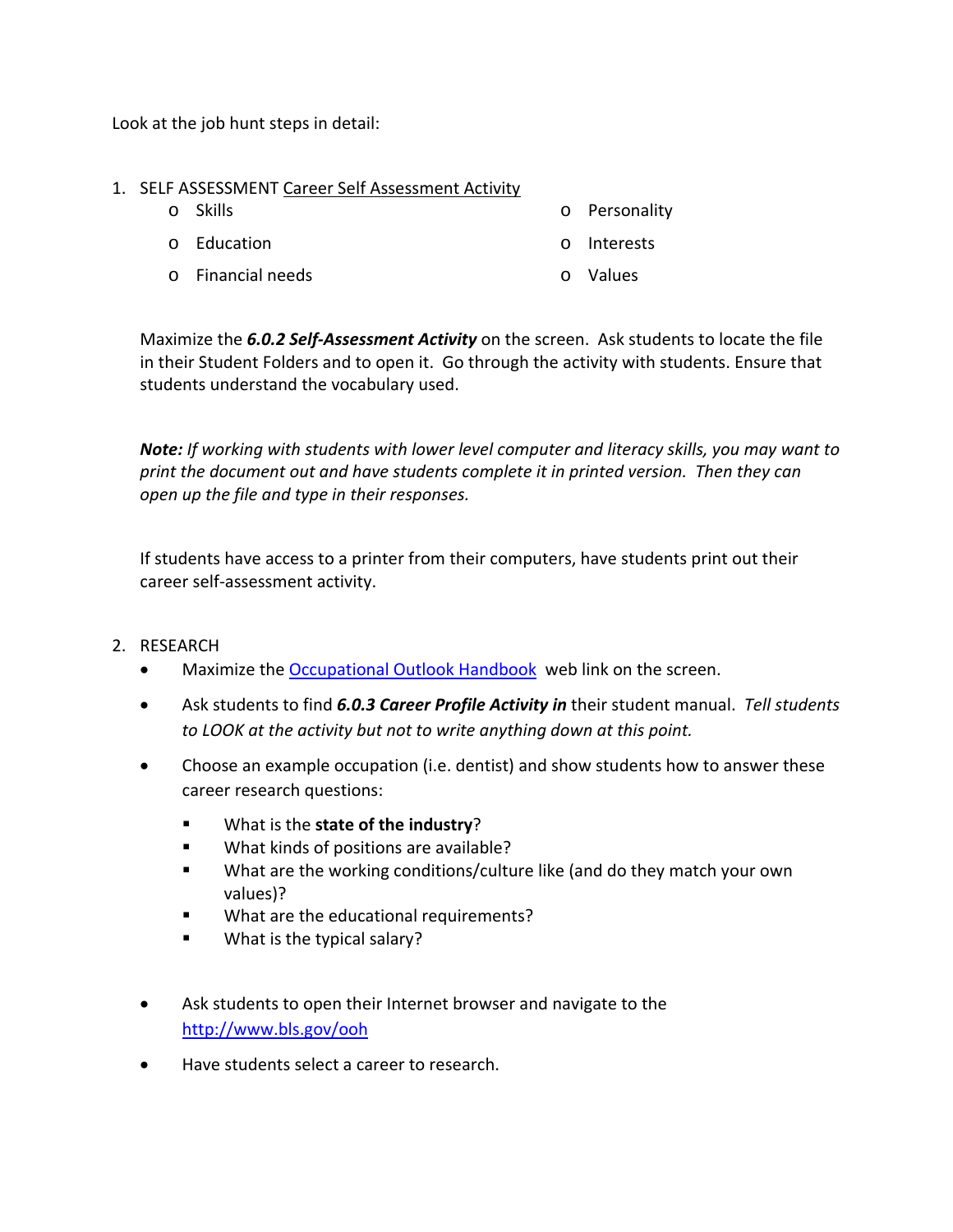• Students will use the *6.0.3 Career Profile Activity* in their Student Manual to record their research.

# 3. CAREER OBJECTIVE

Let students know that they can know COMBINE findings from their Self- Assessment and Career Profile Activities to develop a **career objective.** "What do I need to do to meet my career objective?"Discuss each of the following with the class:

- o Skills: What skills does the job require? What skills do I have? What do I have to do to get those skills?
- o Sacrifices: Do I need to invest money in education? Will I have to take night or weekend classes? Am I willing to relocate? Etc.
- o Network: Who do I need to talk to/meet Do I know someone who can help me?
- o Physical stuff: targeted resumes, portfolio, calendar, business card, cover letter, references

Think of the above as smaller goals that will help you achieve your main goal.

Display *6.0.4 Career Objective Activity* on the overhead and ask students to locate the printed version of the activity in their Student Manuals. Use your own career profile as an example to go through the activity so that students understand the process they will follow.

Ask students to complete the *6.0.4 Career Objective Activity*. Most students will find it easier to complete this in printed version in their Student Manuals. However, students with good computer skills may complete the activity using the actual document found in their Student Folder on the computer desktop.

#### 4. FIND JOB OPENINGS

Display the online job boards below and explain and demonstrate search strategies (registration, keywords, location, salary, etc.):

- **[www.Monster.com](http://www.monster.com/)**
- **[www.indeed.com](http://www.indeed.com/)**
- www.**[workintexas.com](http://www.workintexas.com/)**

Discuss posting resume online (careful of what information you share)

REVIEW ways to be safe when job hunting online

Review other ways to apply for jobs.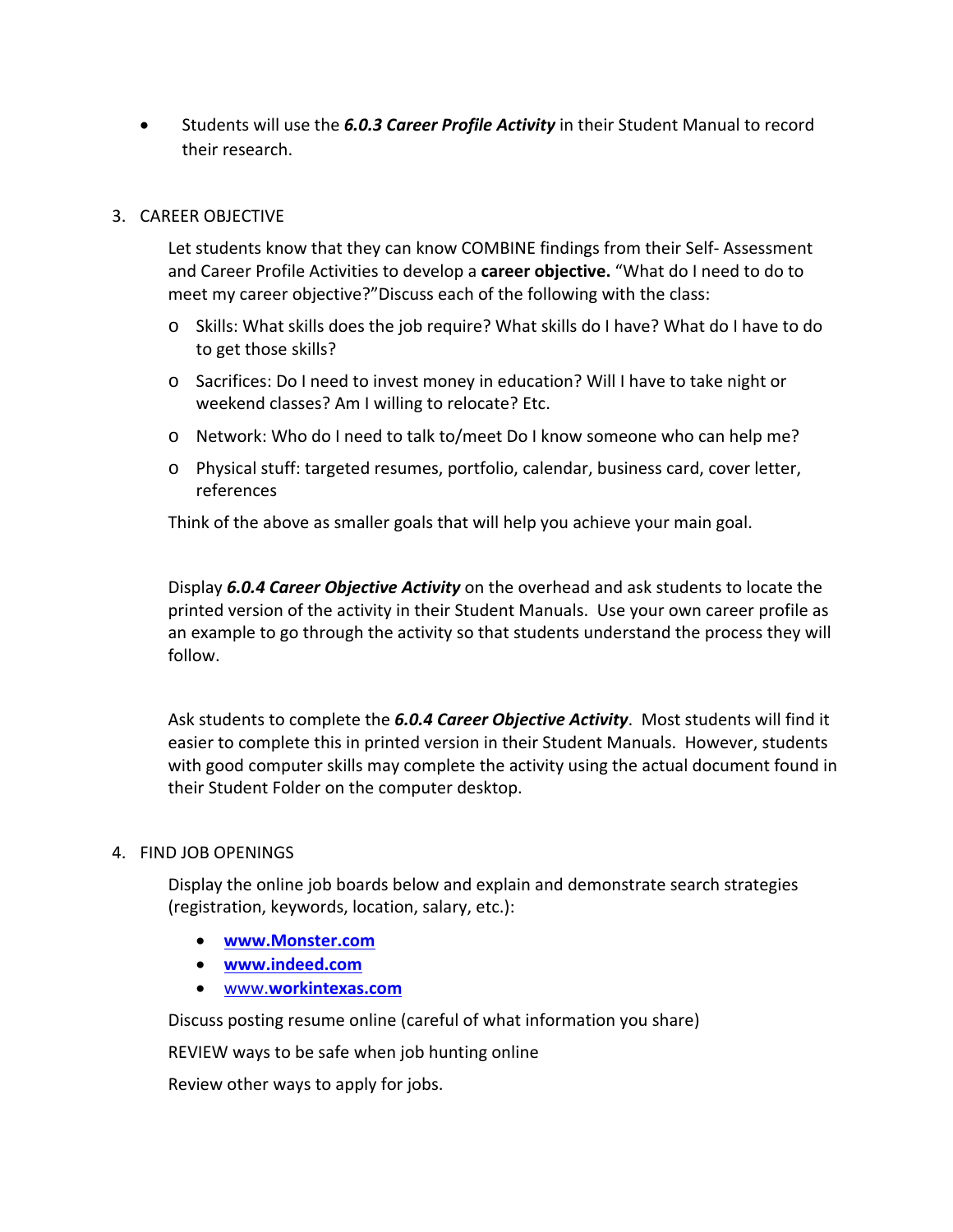- o Sign up for e-mail job alerts
- o Networking online and in person
- o Staffing agency (apply online)
- o Volunteer/Internship
- o Workforce Solutions provider

Ask students to locate the file *6.0.5 Online Job Application Practice* in their Student Folder. They will Ctrl + Click on the link to open and complete the practice activity.

#### 5. FOLLOW-UP

DEMONSTRATE how to keep a job application log.

Display the *6.0.6 Job Search Journal* on the screen and discuss the importance of following up after applying for a job.